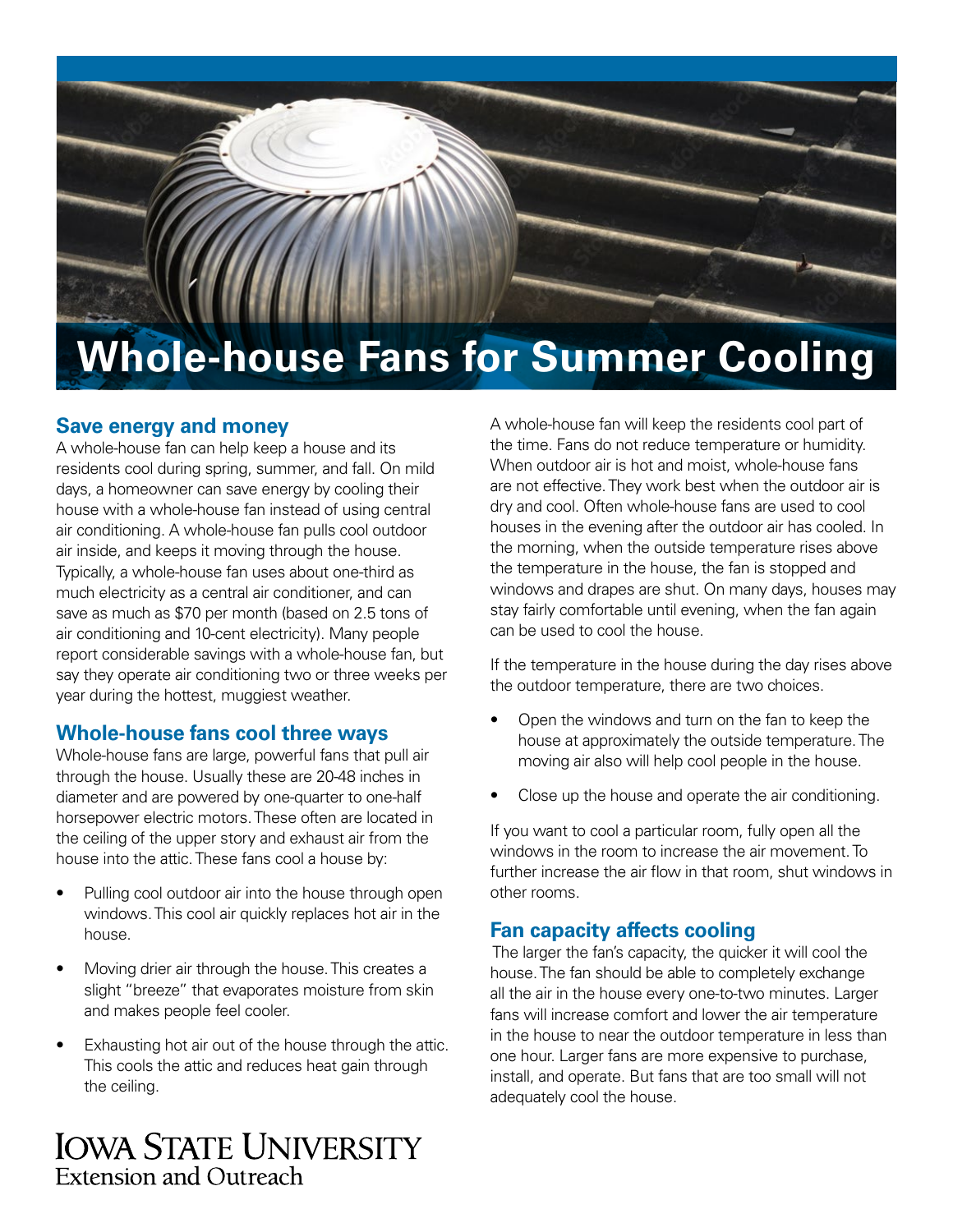If your house tends to be hot, consider a fan that can exchange the air every minute. Cooler houses can use a smaller capacity fan that can exchange the air every two minutes.

Fans are rated in cubic feet of air moved per minute (cfm). To determine the correct size fan for your home, first calculate your home's volume in cubic feet. Volume is determined by multiplying the floor area by the ceiling height. Here is an example.

- A single-story 30-foot by 40-foot home with 8-foot ceilings has  $9.600$  cubic feet (30 x 40 x 8 =  $9.600$ ) cubic feet).
- The volume can be reduced because of unventilated areas such as closets. If you do not know the volume of unventilated areas, an acceptable reduction factor is 0.75. Thus, the volume to be ventilated in this example is reduced to 7,200 cubic feet (9,600 cubic feet  $x 0.75 = 7,200$  cubic feet).
- To supply one air exchange per minute, the fan rating must be the same as the ventilated volume of the house, or 7,200 cfm.
- To supply one air exchange every two minutes, the fan rating must be half the ventilated volume of the house, or 3,600 cfm.

To ensure the fan can move the desired amount of air, choose one that has the Air Movement and Control Association Inc. (AMCA) program seal for air performance and/or the Home Ventilating Institute (HVI) certification. Compare cfm. specifications at 0.1 inch water gauge (0.1" W.G.) with the fan shutter in place. Free air (0.0" W.G.) ratings without the shutter in place, although higher, are less accurate as a guide for the conditions the fan will experience in your home. For electrical safety, the electrical components should be listed by Underwriters Laboratory (U.L.).

A variable speed or multi-speed fan is desirable. The lower speed can be used for general ventilation and quieter operation, while the fan will have reserve power to supply a stronger, steady breeze at high speed.

### **Install in a central location**

The fan should be centrally located, preferably in a hallway that opens to all rooms in the house. Choose a spot that provides plenty of overhead space in the attic to allow room for installation and air flow. Central hallways on the upper story are ideal. Do not place the fan in an individual room.

Installation requires cutting an opening into the ceiling and placing the fan in the attic above the ceiling joists. The fan requires electricity and adequate attic ventilation for the air that will be exhausted. Most manufacturers provide detailed installation instructions and have fans that can be installed over existing ceiling joists without cutting the joists. The installation is well within the capabilities of an experienced handy-person, but probably too difficult for someone who only occasionally does minor household repairs. All installation instructions must be carefully followed. Check local codes to be sure the fan is wired properly.

# **Control options are available**

The fans are supplied with simple on/off switches and motor speed controls. Optional controls include timers and thermostats. The timers allow you to manually start the fan and have it shut off automatically after a set time. The thermostats allow the resident to manually start the fan and have it shut off automatically when the house has cooled to a set temperature. Timers and thermostats are convenient, especially when the fan is used in the evening. These allow the resident to go to bed with the fan operating, and have the fan shut off during the night. Without a timer or thermostat, the resident might need to get up and shut off the fan if the house becomes too cool.

The resident must open windows and close fireplace dampers before turning on the fan. Always turn the fan on manually. Do not use controls that automatically turn the fan on.

#### **Fans need attic exhaust venting**

Most whole-house fans blow the air from the house interior into the attic and out the attic vents. The amount of attic venting needed is specified in manufacturers' literature. Plan on approximately one-square-foot of unobstructed opening for each 750 cfm. rating of the fan. Large fans will require approximately 10-square-feet of opening. Screens or louvers reduce the unobstructed opening, so the rough openings will need to be approximately 50% larger, or about 15-square-feet for a large fan. It is preferable to have two or more openings on opposite sides of the attic. The openings may be windows, special openings cut into gables or dormers, openings between rafters under the eaves, or any combination of these. The oversized openings can be left open all winter if designed to prevent snow entry.